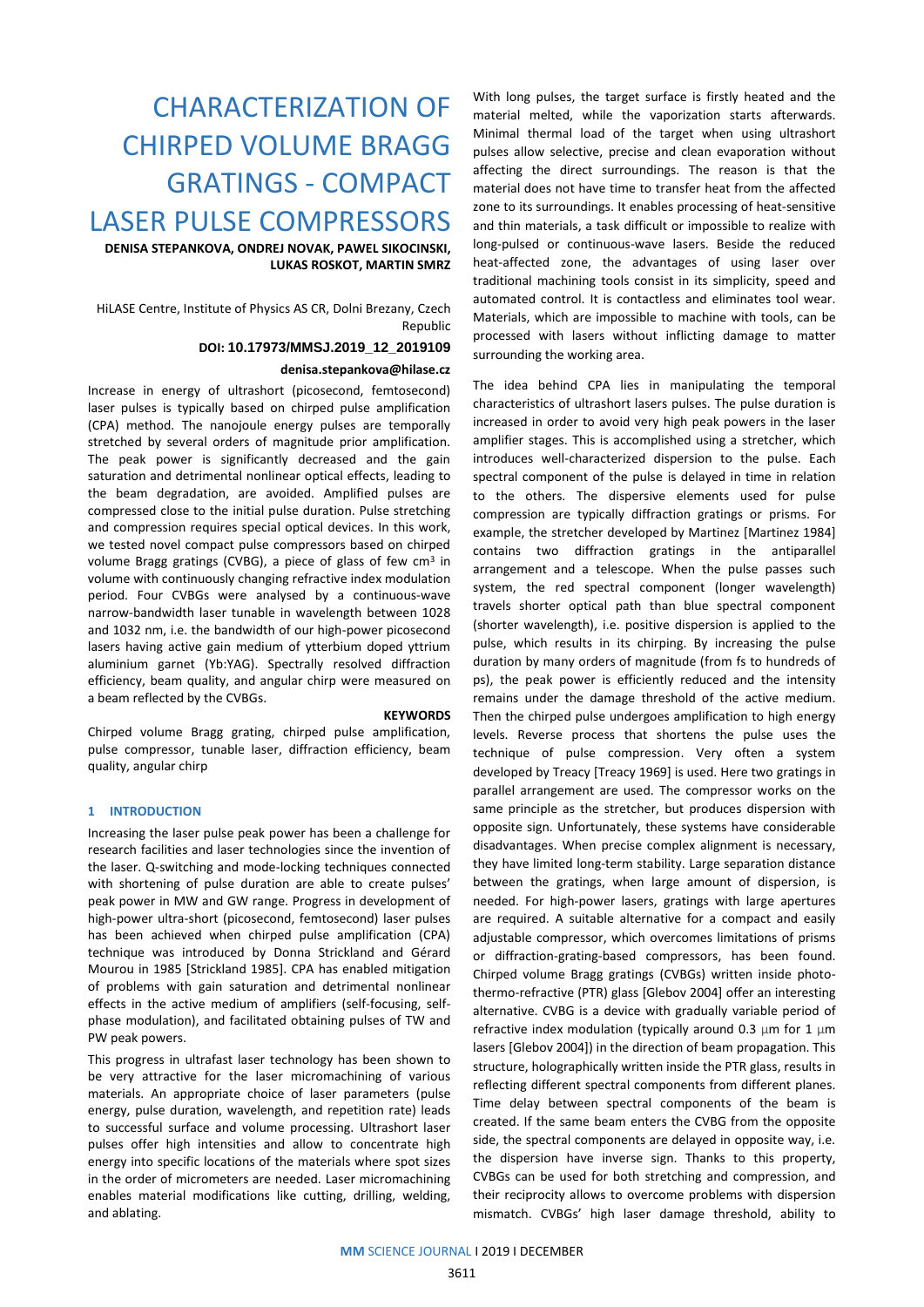provide a large amount of dispersion [Liao 2007] and high efficiency make it suitable for different laser systems. Beside their easy alignment and compactness (typical volume in order of several cm<sup>3</sup>), it is resistant to shocks [Sun 2016] and independent of polarization. In laboratory environment, CVBGs are chemically stable.

On the other hand, demanding production of CVBGs causes inaccuracies that significantly affect the output temporal and spatial characteristics. To record the Bragg grating inside, a piece of PTR glass is illuminated by an interference pattern of UV beams. As a result of the intrinsic absorption of the illuminating UV beams, the exposure changes from the top towards the bottom of the glass and a graded refractive index profile is created. A beam propagating across this structure is deviated and a spatial chirp is formed between input and diffracted beams. Additionally, the recording process of refractive index modulation causes some additional absorption and scattering that affects the diffraction efficiency. Material dispersion together with imperfect hologram structure can cause an additional delay of the different spectral components. The total dispersion is then expressed by polynomial function and represents higher orders of dispersion [Moser 2010] resulting in worse pulse compression.

A bandwidth of the CVBG is given by refractive index modulation in the PTR glass. An increase the bandwidth requires higher refractive index modulation. This is compensated by the corresponding thickness of the CVBG. The reflectance of CVBG is from units of percent up to 99 % depending on its thickness and on the refractive index modulation. CVBG should contain at least several thousands of refractive index modulation periods and simultaneously large differences between its minimum and maximum refractive index should be achieved. After that, the CVBG is capable of higher compression ratio, but due to missing tuning mechanism of the CVBG, dispersion is fixed.

As a result of the demanding recording process and its errors, each spectral component could be reflected at a slightly different angle and contributes to introduction of an angular chirp. Angular chirp causes problems with focusing of the beam during application experiments which need high intensities. Moreover, due to this significant shift of spectral components the output beam is spatial chirped and affects deterioration of the beam quality factor M<sup>2</sup>.

For quantification of the behavior of spectral components, we used a narrow-bandwidth laser tunable over wavelength range wider than the bandwidth of the CVBG. In this work, we characterize the amount of angular chirp, beam quality of diffracted spectral components, and diffraction efficiency of the CVBGs.

## **2 METHODS**

We tested four CVBGs of different properties by a continuouswave narrow-bandwidth (~0.04 nm) semiconductor laser. Tuning of the wavelength is performed by adjusting the position of a diffraction grating and a birefringent filter inside the cavity of the laser. The polarized output beam reaches power of 1 mW.

A schematic layout of the setup for characterization of the angular chirp, M<sup>2</sup> parameter and efficiency in dependence on wavelength is shown in Fig. 1.

A small portion of the laser output beam, controlled by a halfwave plate and polarization beam splitter (PBS), entered into the spectrometer Micro Spectra (Resolution Spectra Systems) for monitoring the wavelength. The rest of the beam is directed through a polarization beam splitter (PBS) and a quarter-wave plate into the CVBG under the test. The beam was collimated inside the CVBG and the CVBG was placed perpendicularly to the beam. The beam reflected by the CVBG propagates to the device measuring the M<sup>2</sup> parameter with a CCD camera placed on the motorized translation stage (Laser Laboratorium Göttingen). Camera measures beam diameters in dependence on camera position, which is used for calculation of the M<sup>2</sup> parameter. The quality of the beam was measured in accordance with the ISO 11146-1: 2004 standard. Additionally, for reference measurement of the M<sup>2</sup>, i.e. M<sup>2</sup> of the input beam, a removable reflective flat mirror was placed in front of the CVGB and guided the beam into the same direction. Angular chirp caused movement of the profile on the CCD camera in the far field position while the wavelength was being tuned. From the position change of the beam centroid, we were able to calculate the amount of angular chirp.





Incident and diffracted power was measured with power probe (Ophir). The probe was inserted in front of the CVBG, for measurement of incident power. Diffracted power was recorded in the diagnostics arm with the M<sup>2</sup> device.

Complete characteristics of the CVBGs were measured at both ends of the gratings. When the beam enters the CVBG where the grating period is larger, this end is referred to as the 'red end'. In contrast, the 'blue end' is when the beam enters through the face where the grating period is the smallest.

#### **3 RESULTS**

With the above described setup, properties of the chirped volume Bragg gratings were investigated. Here we present results obtained during testing one of the samples of CVBGs.

#### *3.1 Diffraction efficiency*

The CVBG is designed to have efficiencies higher than 70 % in the bandwidth for which the CVBG is designed. Wavelengths out of this range should be transmitted. We have experimentally confirmed this assumption.

Fig. 2 shows measurement of the dependency of diffraction efficiency on wavelength of sample 1. Values of 1028.75 nm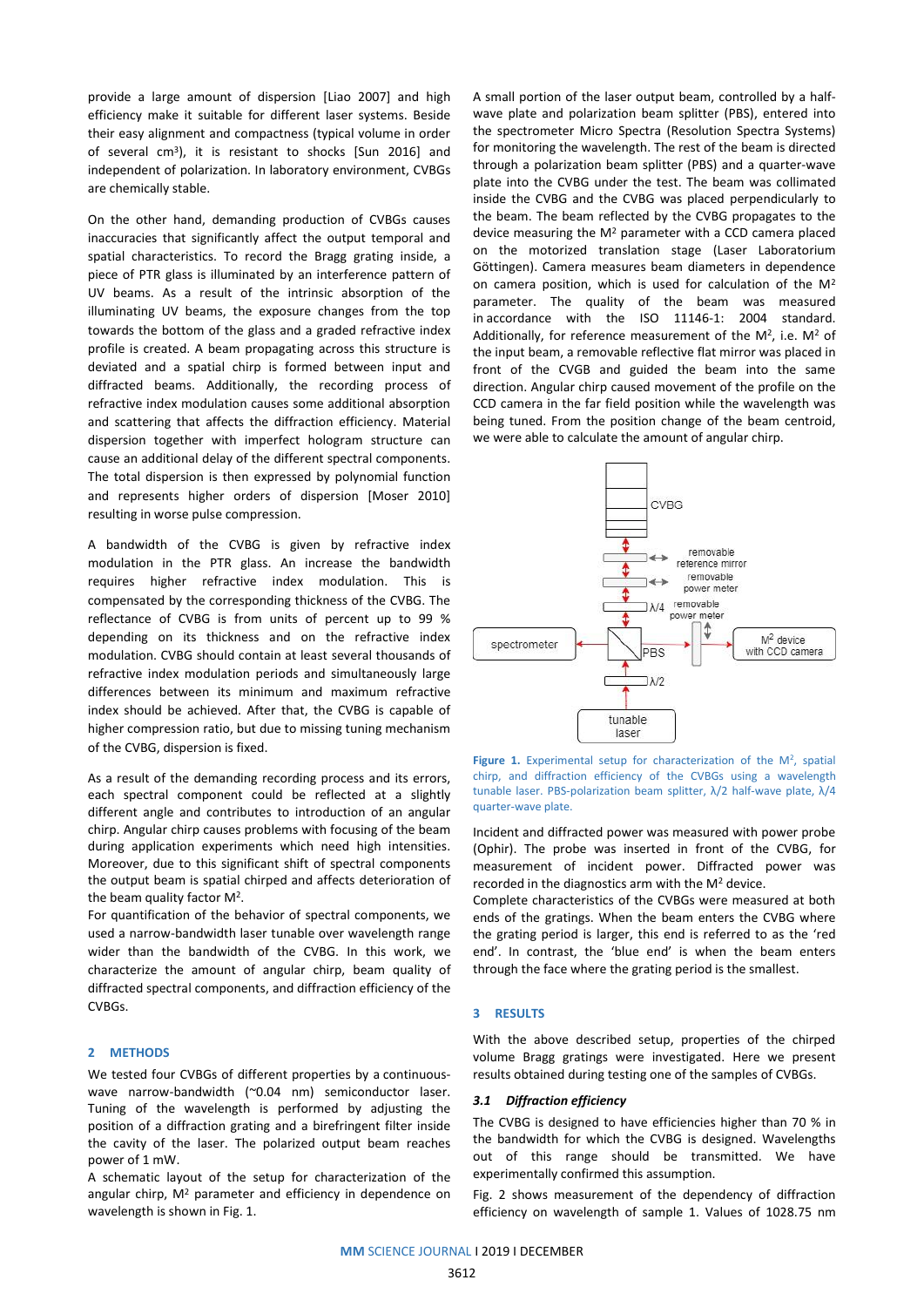and 1031.05 nm specify the bandwidth at full width at half maximum of the CVBG. Within the most of the bandwidth of the CVBG the diffraction efficiency does not drop below 80 %. Maximum diffraction efficiency reaches almost 96 %. Behind these limits, the diffraction efficiency falls to few units of percent. The diffraction efficiency of the CVBG increases with wavelength when the beam enters the red end while for the opposite direction it decreases. Because spectral components propagating longer path through the CVBG have higher losses, this phenomenon occurs.



**Figure 2.** Diffraction efficiency of the CVBG vs. wavelength when the beam enters the CVBG from the red end (red curve) and the blue end (blue curve).

#### *3.2 Beam quality parameter M<sup>2</sup>*

Beam quality represented by the M<sup>2</sup> parameter vs. wavelength is in the Fig. 3. This figure shows the  $M^2$  for beam entering the red and the blue end of the CVBG together with the dependency in the horizontal and vertical plane.



**Figure 3.** M<sup>2</sup> dependence on wavelength for beam entering the red and the blue end of the CVBG in horizontal (solid markers) and vertical axis (hollow markers).

Quality of the reference beam remains stable independently on the wavelength in both planes with the value of 1.11 and 1.08 in the horizontal and vertical plane, respectively. In the case of the beam diffracted by the CVBG, different values were measured. As can be seen, the  $M<sup>2</sup>$  values for the vertical plane remains almost on the similar level. Only slight increase up to 1.18 is observed. The beam quality in horizontal axis vary between 1.17 and 1.6. An interesting observation is that the M<sup>2</sup> depends on the end through the beam enters the CVBG. As illustrated for beam entering the red end, the  $M^2$  is greater than 1.5 for wavelengths up to 1029.5 nm and then the  $M^2$ parameter falls to 1.3 at 1029.7 nm. With further increasing wavelength, the  $M^2$  decreases to 1.19. On the other hand, opposite trend when beam enters the blue end, can be observed. Between 1028.7 - 1029.7 nm the  $M^2$  does not exceed 1.3. Above this range of wavelengths, the  $M^2$  increase faster up to 1.56 at 1031.5 nm.

These opposite trends originate from the production process of the CVBG and they stem from the reversed orientation of the CVBG. During manufacturing process, PTR glass is processed above the glass transition temperature. At this temperature, material deformation occurs and after cooling it does not disappear completely, incurring inhomogeneity of the glass which affects the resulting  $M^2$ . The longer path the spectral component travels through the CVBG, the more is the output beam influenced by the inhomogeneity of the CVBG and therefore the M<sup>2</sup> factor increases.

## *3.3 Angular chirp*

A beam propagating across graded refractive index medium is deviated and an angular chirp is formed on diffracted beams. The dependency of the angle of diffraction (AOD) of each spectral component on the wavelength determines the strength of the angular chirp. In the fig. 4 this dependency is shown. Angle of diffraction varies between -0.1 and 0.1 mrad. Angular chirp is the strongest for the horizontal axis at the blue end of the CVBG, 0.2 mrad. In the vertical axis, AOD is in a range of 0.17 mrad. Red end has a smaller range, specifically 0.13 mrad in both axes. As in the previous paragraph, trend for the red-end entry is almost identical as a reversed blue-end trend.

Due to the shift of spectral components, the broad-spectrum output beam is distorted, resulting in a decrease in beam quality.



**Figure 4.** Angle of diffraction of spectral components in horizontal (solid markers) and vertical axis (hollow markers).

#### **4 CONCLUSIONS**

In conclusion, we have demonstrated a setup for characterization of a chirped volume Bragg gratings. CVBG, the space-saving, easy-to-align pulse compressor, is a convenient choice for compact CPA systems. The principle of this device is based on time delay between spectral components, which are reflected on different planes of refractive-index modulations. A specific structure of the CVBG enables stretching and compression of pulses, and thus production of the positive or negative dispersion, in dependency on the end through the